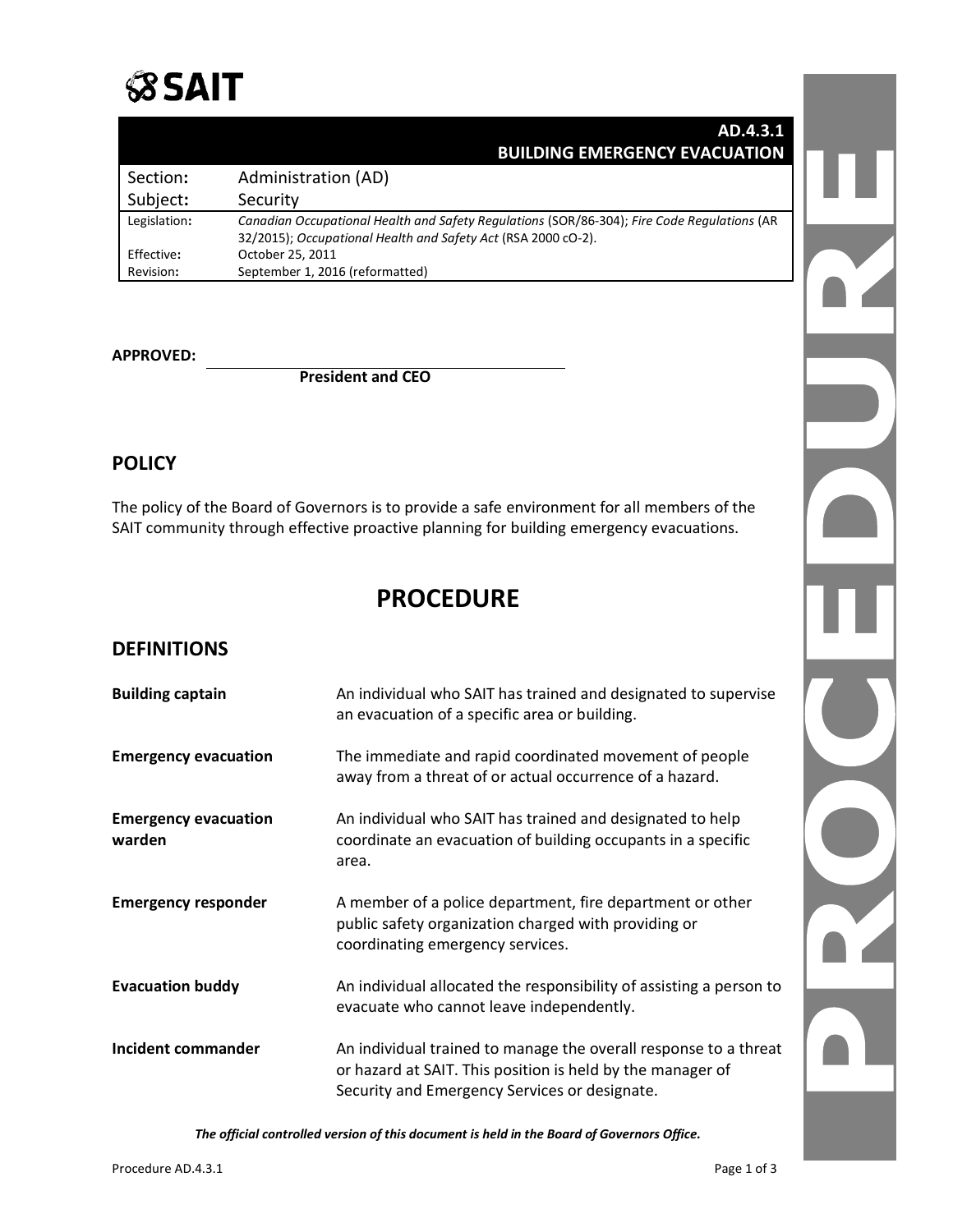

| <b>Muster point</b>   | A safe, pre-designated gathering point for building evacuees.<br>SAIT currently utilizes "virtual muster points." These locations<br>have been preselected but not physically marked as muster<br>points and are identified on SAIT's muster point map. |
|-----------------------|---------------------------------------------------------------------------------------------------------------------------------------------------------------------------------------------------------------------------------------------------------|
| <b>SAIT Community</b> | SAIT's governors, employees, students, contractors, consultants,<br>agents, and volunteers.                                                                                                                                                             |

### **GOVERNING PRINCIPLES**

- 1. All members of the SAIT community are responsible for ensuring that they are familiar with and adhere to building emergency evacuation procedures, evacuation routes and muster point locations.
- 2. Individuals are responsible for their own safety during emergency situations, including evacuations. An individual requiring evacuation assistance during an emergency situation is required to pre-arrange an evacuation buddy(s).

#### **PROCEDURE**

- 1. SAIT will establish and maintain a comprehensive building emergency evacuation program that will include and provide for the selection and training of emergency evacuation wardens and building captains.
- 2. The manager of Security and Emergency Services or designate is responsible for:
	- a) Advising and monitoring each school/department on the number of emergency evacuation wardens and building captains required.
	- b) Establishing and providing specific training to the emergency evacuation wardens and building captains.
	- c) Holding the position of SAIT's incident commander and performing all required duties.
	- d) Organizing and managing the SAIT Building Emergency Evacuation Program, including the facilitating and providing of evacuation procedure and guideline development.
- 3. Schools/departments are responsible to recruit and maintain a suitable number of emergency evacuation wardens and building captains.
- 4. Building captains are responsible to report to an assigned area, accept status reports from emergency evacuation wardens, and relay information to the Security department.

*The official controlled version of this document is held in the Board of Governors Office.*